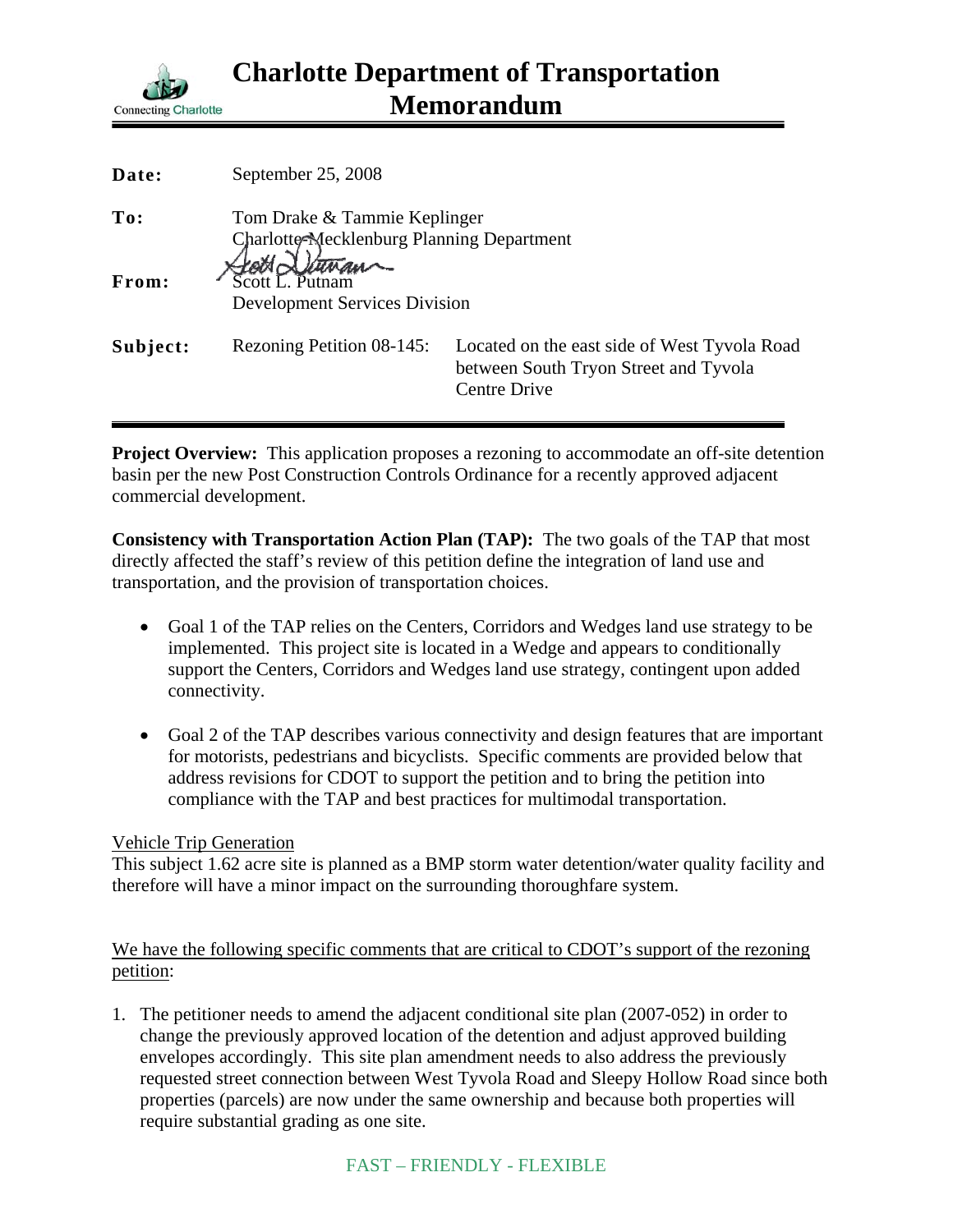Tom Drake & Tammie Keplinger September 25, 2008 Page 2 of 3

2. The developer needs to dedicate a 60' wide public right-of-way between an approved access point (Rezoning Petition 2007-052) on West Tyvola Road and Sleepy Hollow Road. The connection to Sleepy Hollow Road should not be direct and could tee into the proposed street network as shown on the 2007-052 site plan or be designed as a roundabout intersection to provide built-in traffic calming features for this new street connection. This new street needs to follow the Urban Street Design Guidelines (USDG) for a Local Office/Commercial Street – Narrow with a 25' back-of-curb width, 8' planting strips, and 5' sidewalks.

We have the following specific comments that are important to CDOT's support of the rezoning petition. We would like the petitioner to give serious consideration to these comments/requests. These may require coordination with related CMPC issues.

Adequate sight triangles must be reserved at the existing/proposed street entrance(s). Two 35' x 35' and two 10' x 70' sight triangles are required for the entrance(s) to meet requirements. All proposed trees, berms, walls, fences, and/or identification signs must not interfere with sight distance at the entrance(s). Such items should be identified on the site plan.

The proposed driveway connections to West Tyvola Road and Sleep Hollow Road for the future public street will require a driveway permit to be submitted to CDOT for review and approval. The exact driveway location(s) and type/width of the driveway(s) will be determined by CDOT during the driveway permit process. The locations of the driveway(s) shown on the site plan are subject to change in order to align with driveway(s) on the opposite side of the street and comply with City Driveway Regulations and the City Tree Ordinance.

Any fence or wall constructed along or adjacent to any sidewalk or street right-of-way requires a certificate issued by CDOT.

A Right-of-Way Encroachment Agreement is required for the installation of any non-standard item(s) (irrigation systems, decorative concrete pavement, brick pavers, etc.) within a proposed/existing City maintained street right-of-way by a private individual, group, business, or homeowner's/business association. An encroachment agreement must be approved by CDOT prior to the construction/installation of the non-standard item(s). Contact CDOT for additional information concerning cost, submittal, and liability insurance coverage requirements.

To facilitate building permit/driveway permit review and approval, the site plan must be revised to include the following:

- Meet applicable standards in the Charlotte Land Development Standards Manual (latest revision).
- Dimension width of the existing and proposed driveways.
- New/reconstructed driveways must be drop curb Type II-Modified driveways.
- Indicate the locations and widths of all adjacent and opposing driveways.